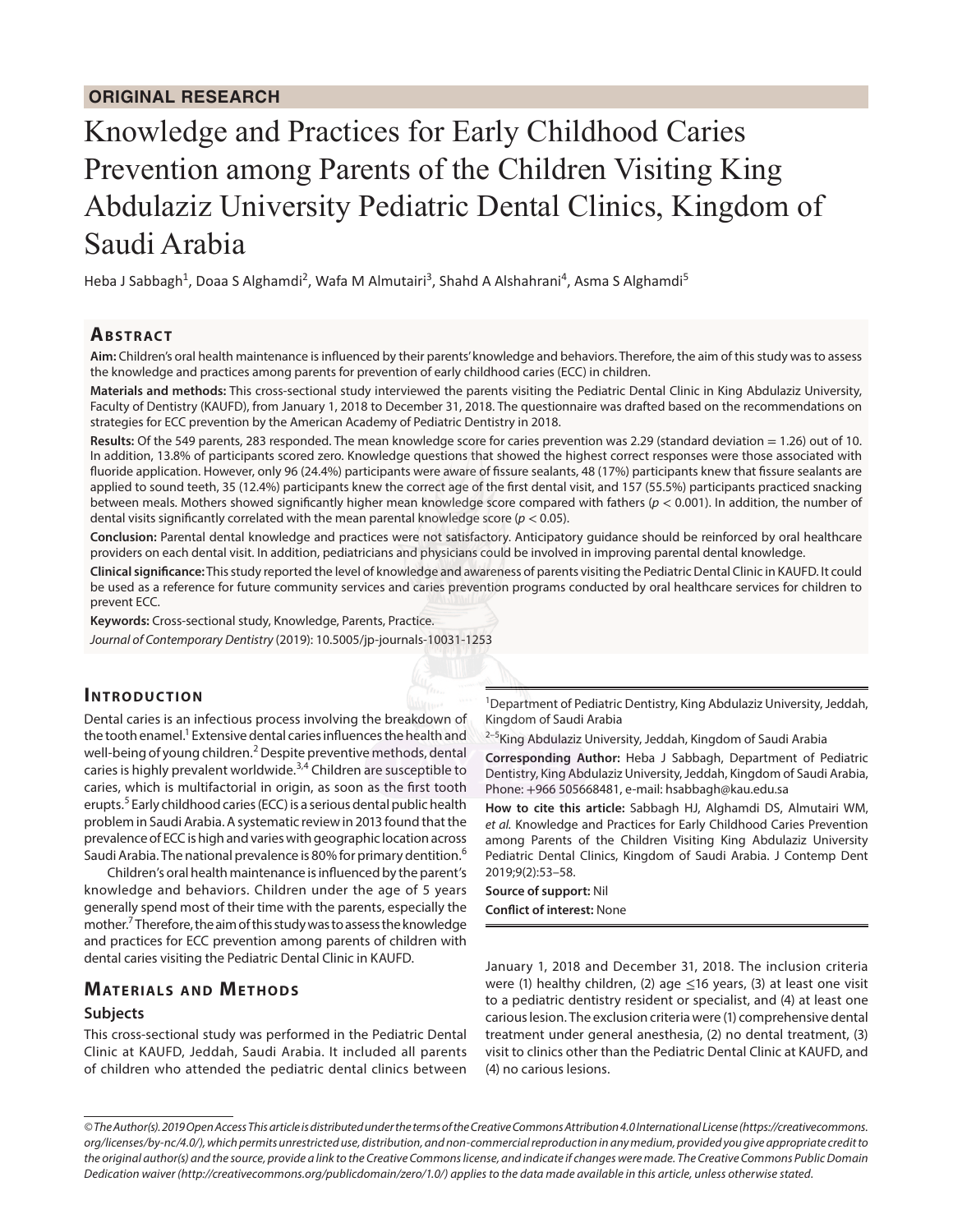#### **Methods**

Approval for this study was obtained from the ethics committee of KAUFD (089-09-18). Parents of the children who met the inclusion criteria (549 parents) were interviewed via telephone by four dental students for 10–15 minutes to complete a questionnaire. Face validity of the questionnaire was performed by two consultants with 20 parents, and the questionnaire was modified accordingly. The questionnaire was drafted based on the recommendations on strategies for ECC prevention by the American Academy of Pediatric Dentistry (AAPD) in 2018. The questionnaire included demographic data of the child and parent, socioeconomic factors (family income, parental education, and parental occupation), and hospital factors (number of dental visits).

#### **Statistical Analysis**

The results included descriptive information of the population, which is expressed as number and percentage. The Chi-square test was used to compare the categorical variables, with a significance level of 0.05. In addition, for each question regarding knowledge that was answered correctly, the participant was awarded a score of 1. Thus, the total knowledge score ranged from 0 to 10. Ordinal regression analysis was performed to assess the adjusted association of demographic predictors and sociodemographic predictors (parental occupation, parental education, and family income) with the dependent factor (knowledge score) reported as *p* value and 95% confidence interval (CI).

## **RESULTS**

A total of 283 parents (51.5% response rate) participated in the study. The number of fathers and Saudi citizens were 150 (53%) and 225 (79.5%), respectively. The number of parents with male and female children were 137 (48.4%) and 146 (51.6%), respectively. The mean age of children was 8.6 [standard deviation  $(SD) = 2.54$ ] years. In terms of educational level, 164 (58%) of the fathers and 142 (50.2%) of the mothers held a bachelor's degree or higher (Table 1). The mean knowledge score for ECC prevention was 2.29 (SD = 1.26) out of 10. In addition, 13.8% of the participants scored zero. Knowledge questions that showed the highest correct responses were those associated with the duration of professional fluoride application [172/283 (60.8%)] and the appropriate amount of toothpaste recommended in children aged 3–6 years [151/283 (53.4%)]. Only 96 (24.4%) participants were aware of fissure sealants, and only 48 (17%) participants knew that it should be applied to sound teeth. In addition, 35 (12.4%) participants knew that the first dental visit should be at the age of 6–12 months. Regarding dietary sugar intake, 67 (23.7%) and 157 (55.5%) participants fed sugary snacks to their children immediately after meals and between meals, respectively. Moreover, 172 (60.8) and 140 (49.5%) participants performed *ad libitum* breastfeeding and bottle feeding, respectively, until the age of 2 years (Table 2). Mothers showed significantly higher mean knowledge score compared with fathers (*p* < 0.001). In addition, parents with higher monthly income  $(p = 0.04)$ , educational level (*p*= 0.047), and number of dental visits showed significantly higher mean knowledge score ( $p = 0.008$ ; Table 3).

Regarding practices for ECC prevention, 188 (66.4%) participants did not take their children to a dentist in the absence of dental problems, 53.4% participants brushed their children's teeth twice a day, and only 21 (7.4%) participants used dental floss for their children (Table 2). The parental educational level and number of dental visits significantly correlated with parental ECC prevention practices (*p* < 0.05; Table 4).

#### **Table 1:** Sample demographic data and characteristics (*n* = 283)

| Variable                                              |                      | n (%)      |
|-------------------------------------------------------|----------------------|------------|
| Gender                                                | Male                 | 137 (48.4) |
|                                                       | Female               | 146 (51.6) |
| Nationality                                           | Saudi                | 225 (79.5) |
|                                                       | Non-Saudi            | 58 (20.5)  |
| Who answered the                                      | Father               | 150 (53.0) |
| questionnaire                                         | Mother               | 133 (47.0) |
| <b>Father education level</b>                         | <b>Illiterate</b>    | 7(2.5)     |
|                                                       | Primary/intermediate | 31 (11.0)  |
|                                                       | High school          | 81 (28.6)  |
|                                                       | University or higher | 164 (58.0) |
| Mother education level                                | <b>Illiterate</b>    | 5(1.8)     |
|                                                       | Primary/intermediate | 38 (13.4)  |
|                                                       | High school          | 98 (34.6)  |
|                                                       | University or higher | 142 (50.2) |
| Father occupation                                     | Not working          | 3(1.1)     |
|                                                       | Retired              | 15(5.3)    |
|                                                       | Private sector       | 102 (36.0) |
|                                                       | Government           | 83 (29.3)  |
|                                                       | Military             | 33 (11.7)  |
|                                                       | Medical field        | 13(4.6)    |
|                                                       | Teacher              | 31 (11.0)  |
|                                                       | Dentist              | 3(1.1)     |
| Mother occupation                                     | Housewife            | 227 (80.2) |
|                                                       | Retired              | 3(1.1)     |
|                                                       | Private sector       | 15(5.3)    |
|                                                       | Government           | 7(2.5)     |
|                                                       | Teacher              | 22(7.8)    |
|                                                       | Medical field        | 5 (1.8)    |
|                                                       | Dentist              | 4(1.4)     |
| Family income/month                                   | Less than 7,000 SAR  | 77 (27.2)  |
|                                                       | 8,000-10,000 SAR     | 90 (31.8)  |
|                                                       | 11,000-16,000 SAR    | 69 (24.4)  |
|                                                       | More than 16,000     | 47 (16.6)  |
| How many children do you<br>have?                     | 1-2 children         | 61(21.6)   |
|                                                       | 3-4 children         | 139 (49.1) |
|                                                       | More than 5          | 83 (29.3)  |
| Did your child receive any<br>dental treatment before | Yes<br>No            | 124 (43.8) |
| coming to the pediatric                               |                      | 159 (56.2) |
| specialty clinic?                                     |                      |            |
| Number of treatment session                           | One                  | 25 (8.8)   |
|                                                       | Two                  | 20(7.1)    |
|                                                       | Three                | 41 (14.5)  |
|                                                       | Four                 | 42 (14.8)  |
|                                                       | More than 4          | 155 (54.8) |
| Type of program                                       | Intern               | 49 (17.3)  |
|                                                       | Masters and PhD      | 151 (53.4) |
|                                                       | Board                | 75 (26.5)  |
|                                                       | Faculty              | 8 (2.8)    |
| Sources from which parents                            | Dentist              | 242 (85.5) |
| obtained the knowledge of                             | Edubook              | 16(5.7)    |
| oral care methods                                     | Social media         | 111 (39.2) |
|                                                       | Friends              | 9(3.2)     |
|                                                       | Pediatrician         | 15(5.3)    |
|                                                       | Magazine             | 6(2.1)     |
|                                                       | TV                   | 22 (7.8)   |
|                                                       | GP                   | 3(1.1)     |

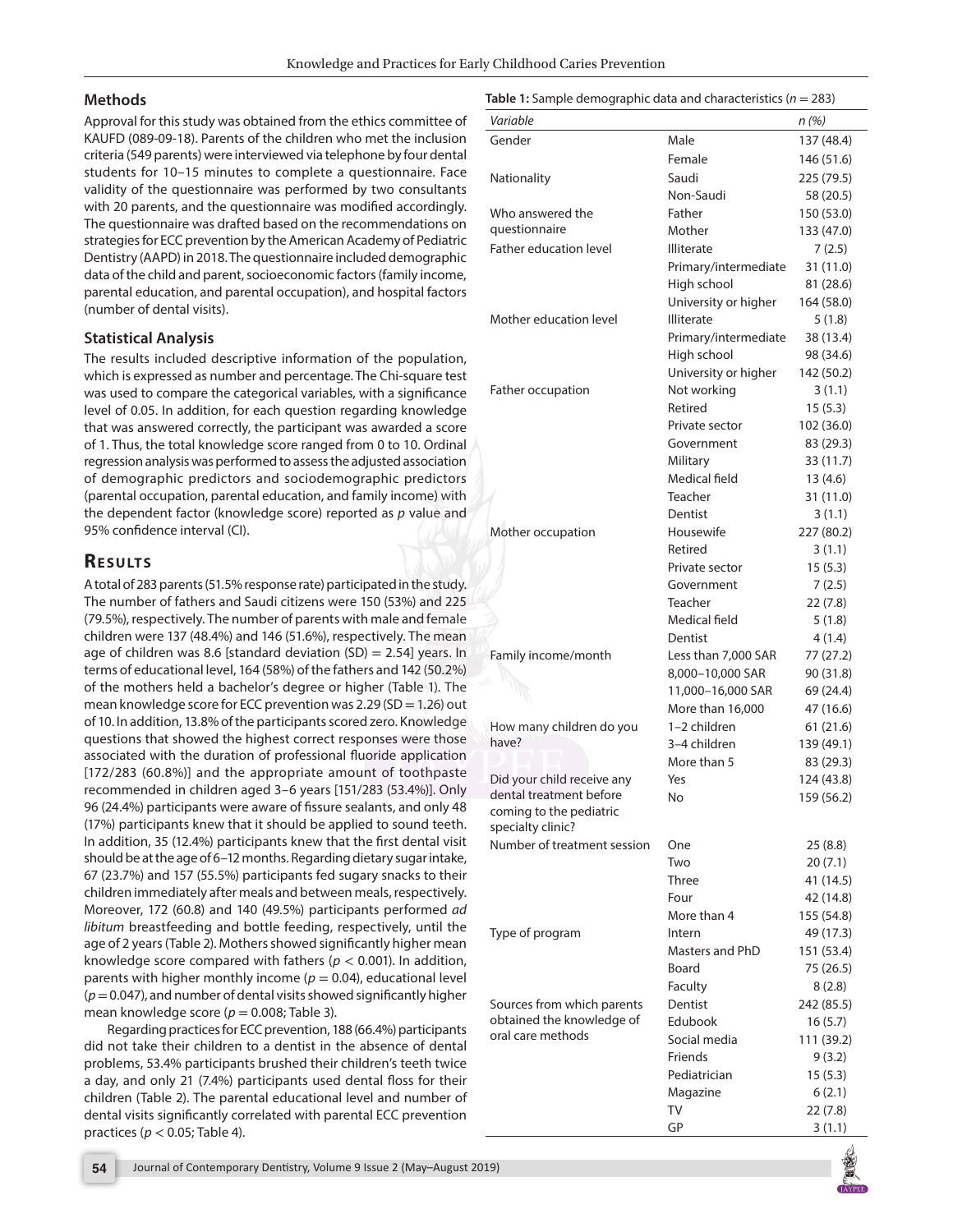**Table 2:** Distribution of participants based on the responses to questions regarding knowledge and practices

**Table 3:** Ordinal regression analysis showing the adjusted association of sociodemographic predictors and number of dental sessions with the dependent factor (mean knowledge score)

|                                             |                                             | Prevalence                                           | the dependent factor (mean knowledge score) |                                            |             |                       |  |
|---------------------------------------------|---------------------------------------------|------------------------------------------------------|---------------------------------------------|--------------------------------------------|-------------|-----------------------|--|
| Question                                    | Answers                                     | (%)                                                  |                                             | Mean knowledge Adjusted                    |             | 95% confidence        |  |
| Knowledge questions                         |                                             |                                                      | Predictors                                  | score/10 (SD)                              | p value     | interval              |  |
| At what age should                          | $6-12$ months*                              | 35 $(12.4)$ *                                        | Gender                                      |                                            |             |                       |  |
| the child have the first                    | 2 years                                     | 63(22.3)                                             | Male                                        | 2.22(1.71)                                 | 0.948       | $0.416$ to $-0.444$   |  |
| dental visit?                               | 3 years                                     | 49 (17.3)                                            | Female**                                    | 2.36(2)                                    |             |                       |  |
|                                             | 4 years                                     | Which parent answered the questionnaire?<br>26 (9.2) |                                             |                                            |             |                       |  |
|                                             | 5 years                                     | 51(18)                                               | Father                                      | 1.87(1.57)                                 | $< 0.0001*$ | $-1.564$ to $-0.584*$ |  |
|                                             | I do not know                               | 59 (20)                                              | Mother**                                    | 2.77(2.04)                                 |             |                       |  |
| Do you know what are                        | Yes*                                        | 96 $(24.4)^*$                                        | Family income/month                         |                                            |             |                       |  |
| pit and fissure sealants?                   | <b>No</b>                                   | 214 (75.6)                                           | Less than                                   | 2.06(1.712)                                | 0.115       | $-1.717$ to 0.188     |  |
| On what pit and fissure                     | Caries teeth                                | 15(5.3)                                              | 7,000 SAR                                   |                                            |             |                       |  |
| sealants should be                          | Sound teeth*                                | 48 (17.0)*                                           | 8,000-10,000                                | 1.91 (1.458)                               | 0.118       | $-1.507$ to 0.178     |  |
| applied?                                    | I do not know                               | 220 (77.7)                                           | SAR                                         |                                            |             |                       |  |
| When should dental<br>flossing be begun?    | When there is contact<br>between the teeth* | 43 (15.2)*                                           | 11,000-16,000 2.14 (1.556)<br><b>SAR</b>    |                                            | $0.04*$     | $-1.601$ to 0.036     |  |
|                                             | 3 years old                                 | 17(6.0)                                              | More than                                   | 3.62(2.558)                                |             |                       |  |
|                                             | 6 years old                                 | 112 (39.6)                                           | 16,000**                                    |                                            |             |                       |  |
|                                             | I do not know                               | 111 (39.2)                                           | Father education                            |                                            |             |                       |  |
| What is the amount of                       | Smear or rice-size                          | 16(5.7)                                              | <b>Illiterate</b>                           | 0.71(0.756)                                | $0.047*$    | $-3.686$ to 0.028     |  |
| toothpaste that should                      | Pea size*                                   | 151 (53.4)*                                          | Primary and                                 | 2.06 (1.692)                               | 0.27        | $-1.365$ to 0.382     |  |
| be applied for children                     | Full-length brush                           | 43 (15.2)                                            | intermediate                                |                                            |             |                       |  |
| aged 3-6 years?                             | I do not know                               | 73 (25.8)                                            | High school                                 | 1.99 (1.609)                               | 0.336       | $-0.951$ to 0.324     |  |
| What is the amount of                       | Smear or rice size*                         | 76 (26.9)*                                           | <b>Bachelor</b> and                         | 2.55 (1.988)                               |             |                       |  |
| toothpaste that should                      | Pea size                                    | 112 (39.6)                                           | higher**                                    |                                            |             |                       |  |
| be applied for children                     | Full-length brush                           | 25(8.8)                                              | Mother education                            |                                            |             |                       |  |
| under the age of 3                          | I do not know                               | 70 (24.7)                                            | Illiterate                                  | 1.00(1.000)                                | 0.337       | $-3.878$ to 1.065     |  |
| years?                                      |                                             |                                                      | Primary and                                 | 1.63(1.364)                                | 0.151       | $-1.477$ to 0.227     |  |
| Should a child receive                      | Yes*                                        | 172 (60.8)*                                          | intermediate                                |                                            |             |                       |  |
| topical fluoride every 6                    | <b>No</b>                                   | 40(14.1)                                             | High school                                 | 2.02 (1.592)                               | 0.369       | $-0.835$ to 0.317     |  |
| months?                                     | I do not know                               | 71(25.1)                                             | <b>Bachelor</b> and                         | 2.70(2.069)                                |             |                       |  |
| When should sugary                          | Any time                                    | 55 (19.4)                                            | higher**                                    |                                            |             |                       |  |
| and cariogenic food be                      | With meals*                                 | $67(23.7)$ *                                         | Paternal professionalism                    |                                            |             |                       |  |
| given to the child?                         | Between meals                               | 157 (55.5)                                           | Dentist                                     | 7.67(0.58)                                 | $0.006*$    | 1.029-6.064           |  |
|                                             | Before going to bed                         | 4(1.4)                                               | Private                                     | 2.25(1.96)                                 | 0.155       | $-1.61$ to 0.255      |  |
| When should ad libitum                      | 6 months (after eruption                    | $25(8.8)$ *                                          | Government                                  | 2.22(1.62)                                 | 0.139       | $-1.766$ to 0.246     |  |
| breastfeeding be                            | of first primary molar)*                    |                                                      | Military                                    | 1.97(1.45)                                 | 0.65        | $-1.929$ to 0.329     |  |
| stopped?                                    | 1 year                                      | 35 (12.4)                                            | Medical field                               | 2.23(1.74)                                 | 0.126       | $-2.475$ to 0.305     |  |
|                                             | 2 years                                     | 172 (60.8)                                           | Teacher                                     | 2.16(1.21)                                 | 0.069       | $-2.231$ to 0.082     |  |
|                                             | I do not know                               | 51 (18.0)                                            | Retired**                                   | 2.83(2.75)                                 |             |                       |  |
| When should                                 | $1-1.5$ years*                              | $67(23.7)$ *                                         | Maternal professionalism                    |                                            |             |                       |  |
| bottle feeding be                           | 2 years                                     | 140 (49.5)                                           | Dentist                                     | 7.75 (0.957)                               | $0.033*$    | $0.121 - 2.849$       |  |
| stopped?                                    | 3 years                                     | 37(13.1)                                             | Retired                                     | 0.67(1.155)                                | $0.033*$    | $-4.952$ to $-0.207$  |  |
|                                             | 4 years and more                            | 7(2.5)                                               | Private                                     | 2.40(2.165)                                | 0.821       | $-1.117$ to 0.878     |  |
|                                             | I do not know                               | 32(11.3)                                             | Government                                  | 2.00(1.826)                                | 0.145       | $-2.517$ to 0.371     |  |
| Parental practices questions                |                                             |                                                      | Teacher                                     | 2.82 (1.842)                               | 0.97        | $-0.897$ to 0.929     |  |
| When do you take your                       | Rarely                                      | 17(6.0)                                              | Medical field                               | 4.40 (2.793)                               | 0.301       | $-0.811$ to 2.636     |  |
| child to visit a dentist?                   | If pain or trauma                           | 188 (66.4)                                           | Housewife**                                 | 2.12(1.660)                                |             |                       |  |
|                                             | Every 3-6 months*                           | 78 (27.6)*                                           | Number of treatment sessions                |                                            |             |                       |  |
| How many times your<br>child brushes teeth? | No brushing                                 | 46 (16.3)                                            | One                                         | 1.60(1.354)                                | $0.008*$    | $-1.885$ to $-0.284$  |  |
|                                             | Once/day                                    | 86 (30.4)                                            | Two                                         | 2.95(2.114)                                | 0.485       | $-0.557$ to 1.173     |  |
|                                             | 2 or more per day*                          | 151 (53.4)*                                          | Three                                       | 1.68(1.572)                                | $0.001*$    | $-1.841$ to $-0.497$  |  |
| Do you use dental floss                     | Yes*                                        | $21 (7.4)^*$                                         | Four                                        | 1.86 (1.945)                               | $0.003*$    | $-1.618$ to $-0.329$  |  |
| for your child?                             | <b>No</b>                                   | 139 (49.1)                                           | More than 4**                               | 2.60(1.868)                                |             |                       |  |
|                                             | I do not know what<br>dental floss is       | 123 (42.5)                                           | *Significant at 0.05<br>**Reference         |                                            |             |                       |  |
|                                             |                                             |                                                      |                                             | The hold values are the significant values |             |                       |  |

\*Correct response

The bold values are the significant values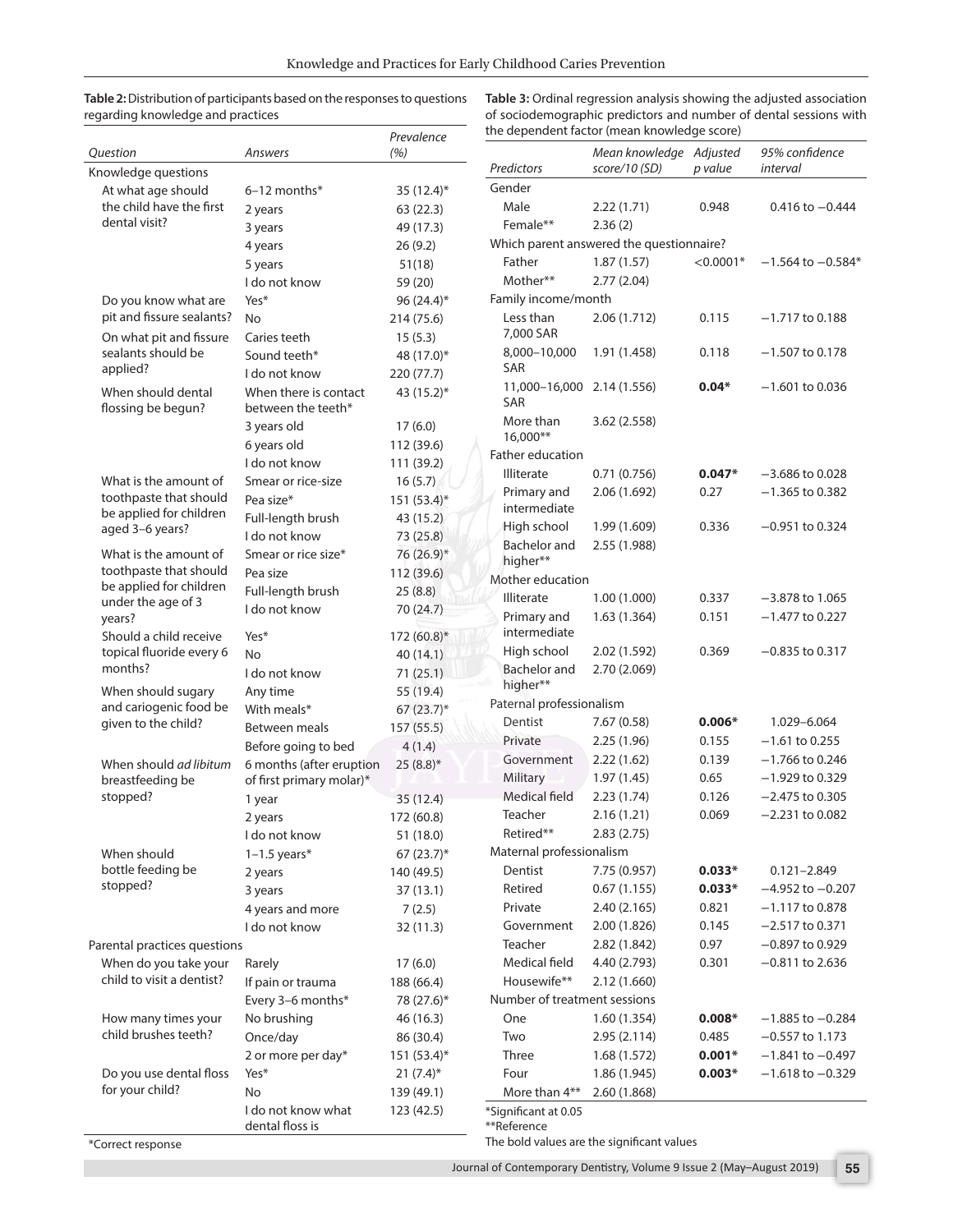|                                     | When do you take your child to dentist? |                                       | How many times your child brushes? |                                       | Do you use dental floss for your child? |                                    |
|-------------------------------------|-----------------------------------------|---------------------------------------|------------------------------------|---------------------------------------|-----------------------------------------|------------------------------------|
| Variable                            | Correct answers                         | p value, OR and<br>(95% CI)           | Correct answers                    | p value, OR and<br>(95% CI)           | Correct answers                         | p value, OR and<br>(95% CI)        |
| Child gender                        |                                         |                                       |                                    |                                       |                                         |                                    |
| Male                                | 39/137 (28.46%)                         | 0.741, 1.09<br>$(0.544 - 1.543)$      | 109/137 (79.56)                    | 0.065, 0.547<br>$(0.959 - 3.481)$     | 10/137 (7.29%)                          | 0.940, 0.966,<br>$(0.425 - 2.520)$ |
| Female**                            | 39/146 (26.7%)                          |                                       | 128/146 (87,67)                    |                                       | 11/146 (7.5%)                           |                                    |
| Who answered the questionnaire?     |                                         |                                       |                                    |                                       |                                         |                                    |
| Father                              | 36/150 (24%)                            | 0.183, 0.68<br>$(0.866 - 2.467)$      | 121/150 (80.66%)                   | 0.136, 0.612<br>$(0.853 - 3.135)$     | 11/150 (7.33%)                          | 0.953,<br>$(0.422 - 2.502)$        |
| Mother**                            | 42/133 (31.5%)                          |                                       | 116/133 (87.2%)                    |                                       | 10/133 (7.52%)                          |                                    |
| Family income/month                 |                                         |                                       |                                    |                                       |                                         |                                    |
| Less than or equal to<br>7,000 SAR  | 13/77 (16.88%)                          | 0.156, 0.531<br>$(0.222 - 1.27)$      | 62/77 (80.5%)                      | 0.2, 0.492<br>$(0.166 - 1.457)$       | 7/77 (9.1%)                             | 0.778, 0.84<br>$(0.25 - 2.816)$    |
| 8,000-10,000 SAR                    | 26/90 (28.88%)                          | 0.88 1.063<br>$(0.485 - 2.33)$        | 73/90 (81.1%)                      | 0.726, 1.24<br>$(0.37 - 4.16)$        | 5/90 (5.56%)                            | 0.285, 0.494<br>$(0.136 - 1.08)$   |
| 11,000-16,000 SAR                   | 26/69 (37.6%)                           | 0.264, 1.58<br>$(0.71 - 3.532)$       | 60/69 (86.95%)                     | 0.697, 0.794<br>$(0.248 - 2.54)$      | 4/69 (5.797%)                           | 0.135, 0.354<br>$(0.09 - 1.38)$    |
| More than or equal<br>to 16,000 SAR | 13/47 (27.6%)                           |                                       | 42/47 (89.36%)                     |                                       | 5/47 (10.64%)                           |                                    |
| Mother educational level            |                                         |                                       |                                    |                                       |                                         |                                    |
| <b>Illiterate</b>                   | 1/5(20%)                                | 0.566, 0.522<br>$(0.057 - 4.8)$       | 5/5 (100%)                         | 0.81, a                               | $0/5(0\%)$                              | 0.928, a                           |
| Primary/<br>intermediate            | 5/38 (13.1%)                            | $0.025$ *, 0.316<br>$(0.116 - 0.863)$ | 29/38 (76.3%)                      | 0.055, 0.41<br>$(0.165 - 1.02)$       | 6/38 (15.79%)                           | 0.101, 2.475<br>$(0.838 - 7.312)$  |
| High school                         | 26/98 (26.5%)                           | 0.331, 0.754<br>$(0.426 - 1.33)$      | 77/98 (78.57%)                     | $0.035$ *, 0.466<br>$(0.229 - 0.947)$ | 5/98 (5.10%)                            | 0.543, 0.71<br>$(0.24 - 2.145)$    |
| University or<br>higher**           | 46/142 (32.3%)                          |                                       | 126/142 (88.7%)                    |                                       | 10/142 (7.04%)                          |                                    |
| Father education level              |                                         |                                       |                                    |                                       |                                         |                                    |
| Illiterate                          | 0/7(0%)                                 | $0.02$ *, 0.033<br>$(0.002 - 0.59)$   | 7/7 (100%)                         | $0.002$ *, a                          | 1/7 (14.29%)                            | 0.555, 1.94<br>$(0.216 - 17.32)$   |
| Primary/<br>intermediate            | 4/31 (12.9%)                            | $<$ 0.001, 0.073<br>$(0.024 - 0.22)$  | 21/31 (67.7%)                      | $0.021$ *, 0.36<br>$(0.151 - 0.858)$  | 3/31 (9.68%)                            | 0.74, 1.245<br>$(0.333 - 4.65)$    |
| High school                         | 20/81 (24.69%)                          | $<$ 0.001, 0.161<br>$(0.088 - 0.29)$  | 69/81 (85.18%)                     | 0.97, 0.986<br>$(0.465 - 2.09)$       | 4/81 (4.94%)                            | 0.391, 0.603<br>$(0.19 - 1.93)$    |
| University or higher                | 54/164 (32.9%)                          |                                       | 140/164 (85.36)                    |                                       | 13/164 (7.93%)                          |                                    |
| Mother professionalism              |                                         |                                       |                                    |                                       |                                         |                                    |
| Dentist                             | 3/4 (75%)                               | 0.059                                 | 4/4 (100%)                         | $0.703$ , a                           | $0/4(0\%)$                              | 0.831, a                           |
| Retired                             | $3/3(100\%)$                            | $0.056*$                              | 3/3 (100%)                         | 0.83, a                               | $0/3(0\%)$                              | 0.73, a                            |
| Private sector                      | 7/15 (46.6%)                            | 0.0576, 2.61<br>$(0.906 - 7.52)$      | 12/15(80%)                         | 0.709, 0.779<br>$(0.21 - 2.9)$        | 1/15 (6.67%)                            | 0.907, 0.882<br>$(0.109 - 7.12)$   |
| Government sector                   | 2/7 (28.57%)                            | 0.836, 1.193<br>$(0.335 - 6.32)$      | 6/7(85.7%)                         | 1.17, 1.168<br>$(0.14 - 9.992)$       | 1/7 (14.29%)                            | 0.772, 0.097<br>$(0.097 - 6.18)$   |
| Teacher                             | 5/22 (22.7%)                            | 0.805, 0.877<br>$(0.31 - 2.485)$      | 18/22 (81.8%)                      | 0.82, 0.876<br>$(0.28 - 2.74)$        | 2/22 (9.091%)                           | 0.267, 2.47<br>$(0.5 - 12.196)$    |
| Medical field                       | 1/5(20%)                                | 0.795, 0.746<br>$(0.082 - 6.81)$      | 4/5 (80%)                          | 0.825, 0.779<br>$(0.085 - 7.168)$     | 0/5(0)                                  | 0.935, a                           |
| Housewife**                         | 57/227 (25.1%)                          |                                       | 190/227 (83.7%)                    |                                       | 17/227 (7.49%)                          |                                    |
| Father professionalism              |                                         |                                       |                                    |                                       |                                         |                                    |
| Dentist                             | 3/3 (100%)                              | $0.021*$                              | 3/3 (100%)                         | 0.511, a                              | 0/3(0)                                  | 0.972, a                           |
| Private sector                      | 29/102 (28.4%)                          | 0.706, 1.341<br>$(0.29 - 6.14)$       | 88/102 (86.27%)                    | 0.141, 2.42<br>$(0.75 - 7.833)$       | 5/102 (4.90%)                           | 0.314, 0.412<br>$(0.074 - 2.31)$   |
| Government                          | 27/83 (32.5%)                           | 0.086, 3.86<br>$(0.827 - 17.993)$     | 66/83 (79.5%)                      | 0.5, 1.49<br>$(0.468 - 4.768)$        | 6/83 (7.23%)                            | 0.583, 0.623<br>$(0.115 - 3.38)$   |

**Table 4:** Distribution of included parents with correct responses based on their demographic data, socioeconomic status (parental education, profession, and income), and treatment session characteristics (number of visits and history of previous treatment)

震 JAYPET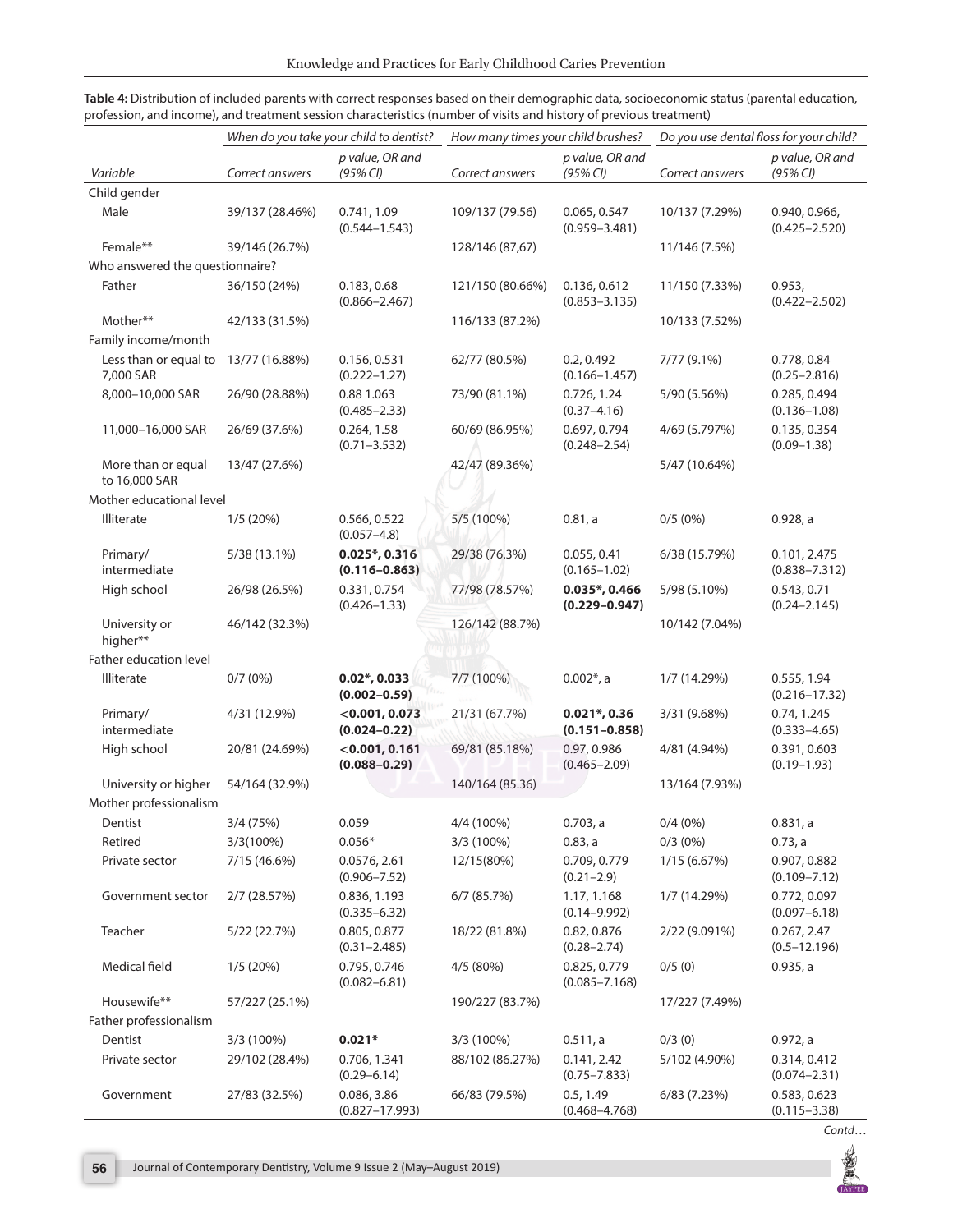|                              | When do you take your child to dentist?<br>How many times your child brushes? |                                                 |                 | Do you use dental floss for your child? |                 |                                  |
|------------------------------|-------------------------------------------------------------------------------|-------------------------------------------------|-----------------|-----------------------------------------|-----------------|----------------------------------|
| Variable                     | Correct answers                                                               | p value, OR and<br>(95% CI)                     | Correct answers | p value, OR and<br>(95% CI)             | Correct answers | p value, OR and<br>(95% CI)      |
| Military                     | 5/33 (15.15%)                                                                 | 0.69, 1.429<br>$(0.248 - 8.23)$                 | 27/33 (81.8%)   | 0.43, 1.73<br>$(0.445 - 6.735)$         | 3/33 (9.090%)   | 0.817, 0.8<br>$(0.121 - 5.29)$   |
| Medical field                | 2/13 (15.38%)                                                                 | 0.727, 1.45<br>$(0.177 - 11.94)$                | 12/13 (92.3%)   | 0.19, 4.616<br>$(0.47 - 45.39)$         | $0/13(0\%)$     | $0.376$ , a                      |
| Teacher                      | 10/31 (32.2%)                                                                 | 0.113, 3.81<br>$(0.73 - 19.869)$                | 28/31 (90.3%)   | 0.112, 3.59<br>$(0.743 - 17.346)$       | 5/31 (16.13%)   | 0.63, 1.538<br>$(0.266 - 8.89)$  |
| Retired**                    | $2/18(11.1\%)$                                                                |                                                 | 13/18 (72.2%)   |                                         | 2/18 (11.11%)   |                                  |
| Number of treatment sessions |                                                                               |                                                 |                 |                                         |                 |                                  |
| More than four               | 37/155 (23.9%)                                                                | (0.196, 2.3)<br>$(0.65 - 8.12)$                 | 86/155 (55.5%)  | 0.078, 2.2<br>$(0.923 - 5.3)$           | 15/155 (9.7%)   | 0.37, 2.5<br>$(0.32 - 20.38)$    |
| Four                         | 17/42 (40.5%)                                                                 | $0.02$ <sup>*</sup> , 4.98<br>$(1.287 - 19.32)$ | 28/42 (66.7%)   | $0.017$ *, 3.56<br>$(1.26 - 10.04)$     | 2/42(4.8%)      | 0.88, 1.2<br>$(0.1 - 13.9)$      |
| Three                        | 17/41 (42.5%)                                                                 | $0.017$ *, 5.19<br>$(1.337 - 20.18)$            | 23/41 (56.1%)   | 0.116, 2.27<br>$(0.82 - 6.3)$           | 3/41(7.3%)      | 0.59, 1.895<br>$(0.54 - 19.28)$  |
| Two                          | 4/20 (20.0%)                                                                  | 0.46, 1.83<br>$(0.351 - 9.35)$                  | 5/20 (25.05%)   | 0.43, 0.59<br>$(0.16 - 2.176)$          | $1/20(5.0\%)$   | 0.87, 1.263<br>$(0.074 - 21.54)$ |
| $One**$                      | 3/25 (12.0%)                                                                  |                                                 | $9/25(36.0\%)$  |                                         | $1/25(4.0\%)$   |                                  |

OR, odd ratio; CI, confidence interval

\*Significant at 0.05

\*\*Reference

*Contd*…

<sup>a</sup>Odd ratio and confidence interval could not be calculated as there were cells with zero value

The bold values are significant values

#### **Dis c u s sio n**

Parental knowledge and practices play an important role in preventing oral diseases and improving dental health in children. In addition, maintenance of oral health is initially a parental responsibility, which later involves both parents and children.<sup>8</sup> In this study, the parents' mean dental knowledge score was low. This was similar to studies performed in Saudi Arabia<sup>9-11</sup> and other countries.7,12 In addition, mothers scored significantly higher  $(2.77 \pm 2.04)$  compared with fathers (1.87  $\pm$  1.57). This could be because mothers usually accompany children to dental visits and are more involved in their children's healthcare. Accordingly, Pani et al.<sup>13</sup> reported that mothers' perception of their children's oral healthrelated quality of life (HRQoL) was higher compared with fathers.

Similar to a previous study,  $9$  the highest parental knowledge mean score was reported in questions associated with fluoride application. However, 75.6% of participants was not aware of pit and fissure sealants. In addition, only 12.4% of participants was aware that the first dental visit should be made within 6–12 months of tooth eruption. Relatively similar findings have been previously reported. $7,10,14,15$  This suggests the importance of increasing parental awareness regarding the first dental visit and fissure sealants.

Moreover, although AAPD reported that frequent consumption of sugar-containing snacks or drinks (e.g., juice, formula, soda) between meals increased the risk of caries, more than half the parents (55.5%) believed that sugary and cariogenic foods are better consumed between meals than at the end of meals.<sup>16</sup> This finding is important, as the role of sugary and cariogenic foods in the etiology and initiation of caries is crucial.<sup>17</sup>

Regarding baby feeding, most parents thought that *ad libitum* breastfeeding should be stopped at the age of 2 years. However, AAPD reports that *ad libitum* nocturnal breastfeeding should be avoided after the first primary tooth begins to erupt.<sup>18</sup>

Parental behavior training on oral hygiene practices is important, as healthy practices develop early in life, during childhood, and continue to adulthood, with numerous oral and general health benefits.19 However, most participants in this study reported that their children brushed teeth two or more times a day. This apposed the reports on school children in Jizan, Saudi Arabia, where most children brushed irregularly.<sup>20</sup> This could be explained by Theunissen et al.<sup>21</sup> who reported that in most cases, children report significantly poor oral HRQoL, motor function, cognitive function, and physical complaints compared with their parents, though reports of both child and parents were valid.

In addition, more than half the participants (66.4%) took their children to dental visits only when there was pain or trauma. In another study in Riyadh, less than one third (28%) of the participants made dental visits for their children in the absence of pain.<sup>9</sup> However, AAPD guidelines advise early and regular dental visits for early detection of caries, reinforcing and motivating parents regarding the importance of oral hygiene.<sup>8</sup>

Similar to previous studies,  $2^{2,23}$  this study also found an association between socioeconomic status and the level of parental dental knowledge and practices. Parental knowledge and behavior were significantly associated with the frequency of dental visits, similar to other studies reporting that changing a behavior needs multiple reinforcements and extended duration.<sup>24-26</sup> Therefore, it is important to reiterate anticipatory guidance at each dental visit. Moreover, this study suggested that the lack of parental awareness followed the same pattern as the lack of pediatricians' awareness. Studies have shown pediatricians lacked awareness regarding the frequency of dental visits and fissure sealants. However, knowledge was better regarding fluoride application and sugar cariogenicity.<sup>15,27–29</sup> In addition, Anand et al.<sup>30</sup> reported that children are consulted by physicians more than 10 times before the age of 3 years.<sup>30</sup> This suggests that the key to imparting parental education